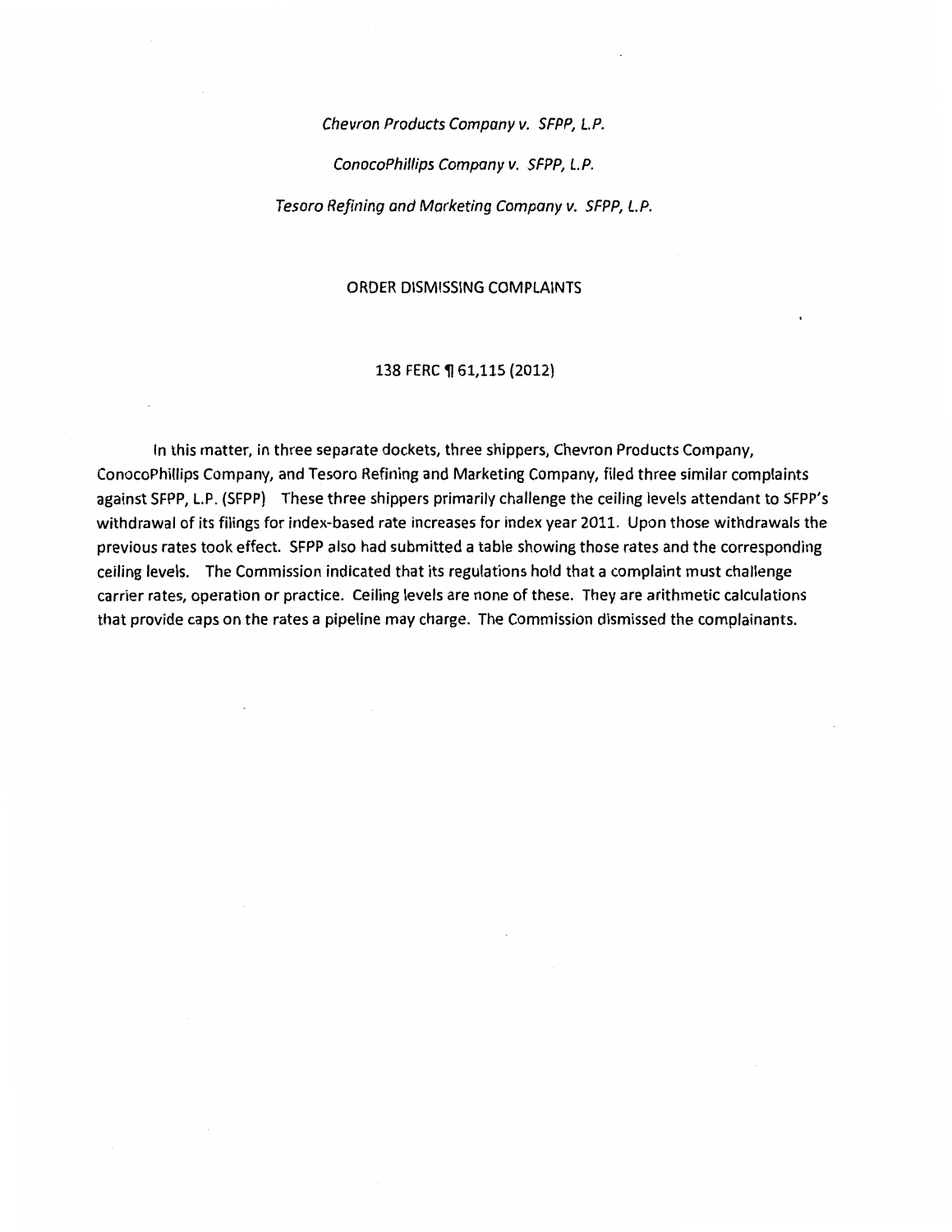## 138 FERC **[61,115** UNITED STATES OF AMERICA FEDERAL ENERGY REGULATORY COMMISSION

Before Commissioners: Jon Wellinghoff, Chairman; Philip D. Moeller, John R. Norris, and Cheryl A. LaFleur.

Chevron Products Company v. SFPP, L.P.

ConocoPhillips Company v. SFPP, L.P.

Docket No. OR12-3-000

Docket No. OR12-1-000

Docket No. OR12-2-000

Tesoro Refining and Marketing Company v. SFPP, L.P.

(Not consolidated)

 $\ddot{\mathbf{z}}$ 

#### ORDER DISMISSING COMPLAINTS

(Issued February 16, 2012)

1. This order addresses three substantively identical complaints filed individually by Tesoro Refining and Marketing Company {Tesoro), Chevron Products Company (Chevron), ConocoPhillips Company (ConocoPhillips) (together the Complainants) on October 5, 2011, against SFPP, L.P. (SFPP). The complaints challenge SFPP's ceiling levels associated with FERC Tariff Nos. 194.3.0, 195.3.0, 196.4.0,<sup>1</sup> 197.3.0, 198.4.0, 199.4.0, and 200.4.0. In this order, the Commission dismisses all three complaints because the Complainants are not aggrieved by SFPP's ceiling levels and the Complainants have not challenged SFPP's rates or its operations or practices.

<sup>1</sup> Tesoro's and Chevron's complaints list FERC Tariff No. 195.4.0 and not 196.4.0. The Commission assumes that this is a typographical error as SFPP does not have a Tariff No. 195.4.0. ConocoPhillips' complaint correctly lists Tariff No. 196.4.0.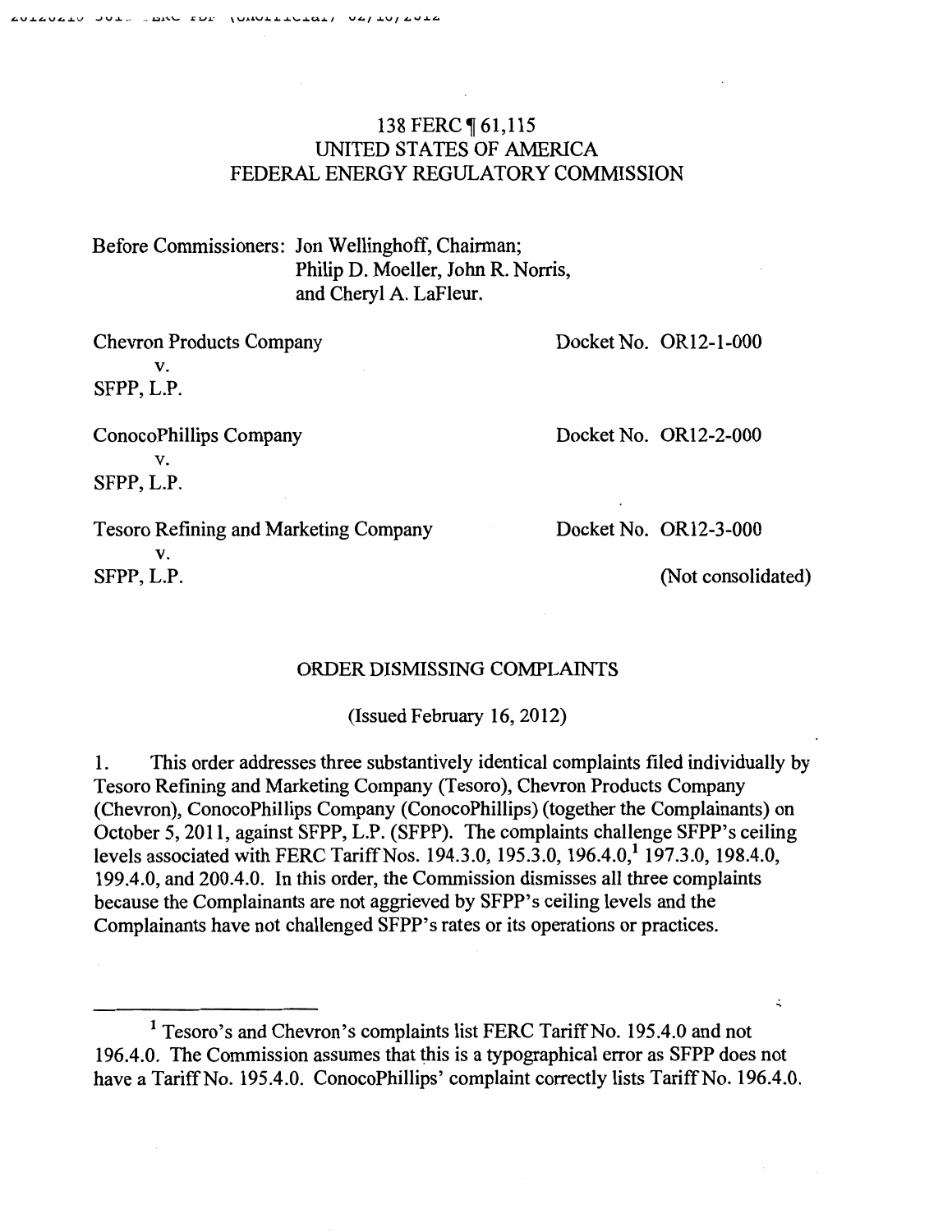Docket Nos. OR12-1-000, OR12-2-000 and OR12-3-000 (not consolidated) -2-

# I. **Background**

2. SFPP is a common carrier oil pipeline that transports refined petroleum products in interstate commerce. SFPP has four separate pipeline segments which are commonly referred to as the West, East, North, and Oregon Lines. SFPP has two additional jurisdictional charges which affect West Line shipments. One is the rate for transportation over the Sepulveda Line which connects Sepulveda Junction with Watson Station for further transportation on the West Line. The other charge is the Watson Volume Deficiency Charge for volumes entering Watson Station which do not meet minimum flow rate and pressure requirements (Watson Station Charge).

3. On May 27, 2011, in Docket No. IS11-444-000, SFPP filed FERC Tariff Nos. 194.1.0, 195.1.0, 196.3.0, 197.1.0, 198.3.0, 199.1.0, 200.1.0, and 201.1.0 to implement an index-based rate increase under section 342.3,<sup>2</sup> of the Commission's regulations for the 2011 index year<sup>3</sup> (2011 Indexed Rates). SFPP's proposed 2011 Indexed Rates reflected a proposed increase of 5.6 percent in the Watson Station Charge and an increase of 6.9 percent for all of SFPP's transportation rates on the West, East, North, Oregon and Sepulveda Lines. SFPP also included with its filing a summary table of SFPP tariff rates which included the 2010 and 2011 ceiling levels, current rates and proposed rates. The summary table lists the July 2011 ceiling level for each tariff that is equal to SFPP's 2010 ceiling level multiplied by 1.068819, the Commission-published index figured for the 2011 index year.<sup>4</sup> Multiple shippers protested SFPP's 2011 Indexed Rates filing. By order dated June 30,2011, the Commission accepted and suspended SFPP's 2011 Indexed Rates to become effective July 1, 2011, subject to refund,<sup>5</sup> and established hearing and settlement judge procedures.

4.. On September 20, 2011, in Docket No. IS11-585-000, SFPP filed FERC Tariff Nos. 194.3.0, 195.3.0, 197.3.0, 199.3.0, 200.3.0, and 201.3.0 withdrawing, except with respect to SFPP's West Line, its 2011 Indexed Rates (Withdrawal Filing). By withdrawing the tariffs that reflected the 2011 index rate increase, the previous tariff rates (i.e., the rates that were in effect on June 30, 2011) were reinstated, effective immediately. As it did in its tariff filing in Docket No. IS 11-444-000, SFPP included in

2 18 C.F.R. § 342.3 (2011).

<sup>3</sup> The 2011 index year is from July 1, 2011 to June 30, 2012.

~Revisions *to Oil Pipeline Regulations Persuant to Energy Policy Act of 1992,*  Notice of Annual Change in the Producer Price Index for Finished Goods, 135 FERC  $\P$  61,133 (2011).

<sup>5</sup> SFPP, L.P., 135 FERC ¶ 61,274 (2011) (June 2011 Order).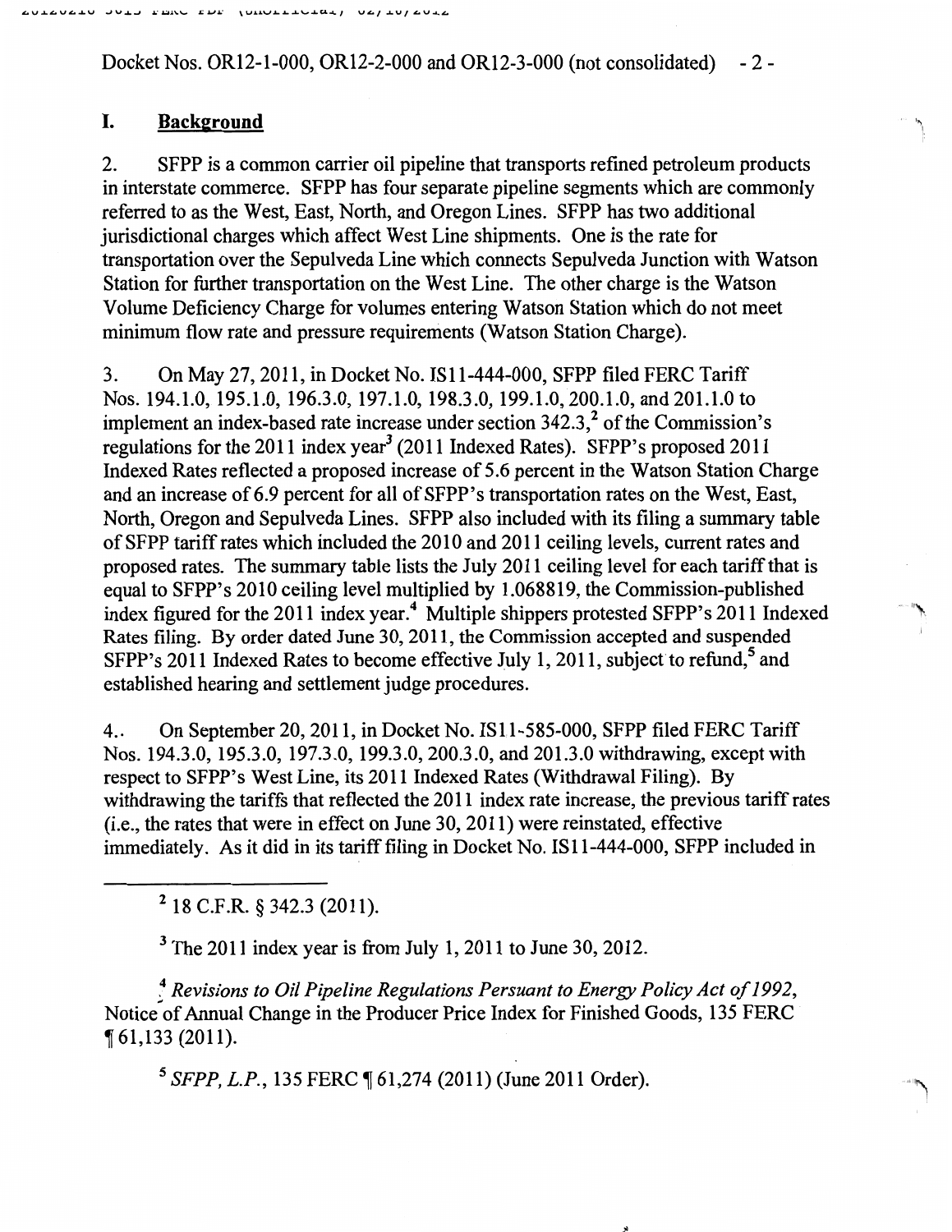Docket Nos. OR12-1-000, OR12-2-000 and OR12-3-000 (not consolidated) - 3 -

its Withdrawal Filing a summary table of SFPP's tariff rates and its ceiling levels. Specifically, the summary table included SFPP's 2010 and 2011 ceiling levels, the rates in effect on June 30, 20 11, the currently effective indexed West Line rates, and the reinstated rates for the remaining SFPP interstate movements, i.e., the East, North, Oregon, and Sepulveda Lines and the Watson Station Charge. The 2011 ceiling levels listed in the summary table are identical to the 2011 ceiling levels listed in the summary table provided in Docket No. IS11-444-000.

5. Multiple shippers,' including Chevron, ConocoPhillips and Tesoro, protested the Withdrawal Filing challenging the ceiling levels listed in SFPP's summary table. The protestants urged the Commission to reject SFPP's ceiling levels arguing that the ceiling levels would allow rate increases that are unjust, unreasonable, and unlawful under sections 1(5), 5, 8, 9, 13 and 15 of the Interstate Commerce Act.<sup>7</sup> The protestants asked the Commission to order SFPP to reinstate its prior 2010 ceiling levels.

6. On October 20, 2011, the Commission issued an order denying the protests stating:

> [S]ection 343.2(c) of the Commission's regulations provides that a party may protest: (1) rates established under sections 342.3 or 342.4 of the Commission's regulations, or (2) nonrate matters, which include operations or practices of the pipeline, other than rates. Shipper Protestants only challenge SFPP's ceiling levels. Ceiling levels, which are calculated annually pursuant to the Commission's indexing regulations, are not rates, nor are they a non-rate operation or practice. In sum, Shipper Protestants are not aggrieved by, and thus have no basis for protesting, the mere calculation of SFPP's ceiling levels. Should SFPP at some future point file a tariff to raise rates above its June 30, 2011 rate levels, the filing may be

7 49 U.S.C. app. § 1(5), *5,* 8, 9, 13, and 15.

 $6$  The shippers, either individually or as groups, that filed protests in Docket No. IS11-585-000 included (i) BP West Coast Products, LLC, Holly Frontier Refining & Marketing Co., LLC, Navajo Refining Co., L.L.C., Valero Marketing and Supply Co., and Western Refining Co., L.P .; (ii) ConocoPhillips; (iii) Continental Airlines, Inc., Northwest Airlines, Inc., Southwest Airlines Co., and U.S. Airways Inc. and Chevron; and (iv) Tesoro.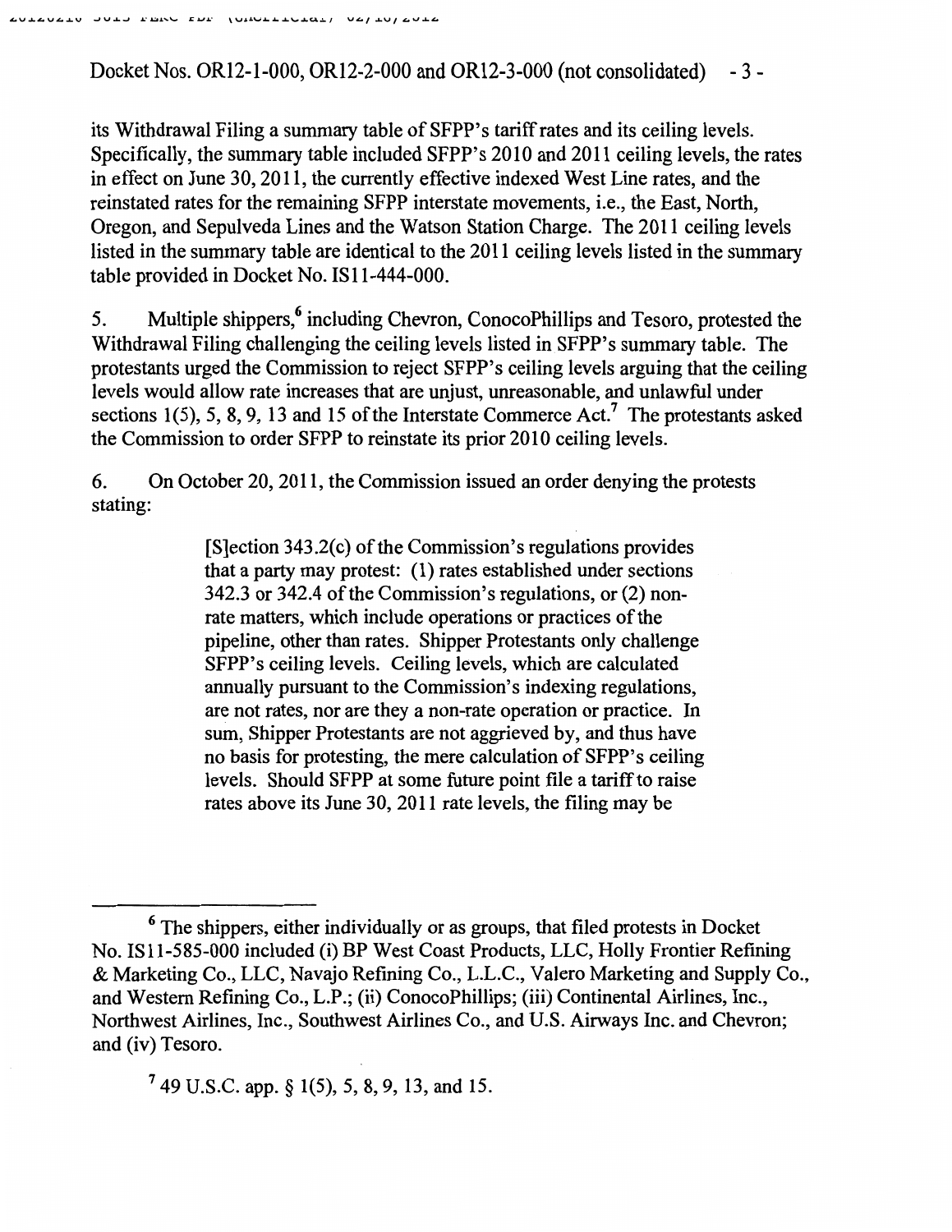Docket Nos. OR12-1-000, OR12-2-000 and OR12-3-000 (not consolidated) -4-

> protested at that time. For the foregoing reasons, the protests are denied.8

"' l

#### II. **The Complaints**

7. The Complainants filed substantively identical complaints against SFPP pursuant to Rule 206 of the Commission's Rules of Practice and Procedure, 18 C.F.R. § 385.206, the Procedural Rules Applicable to Oil Pipeline Proceedings, 18 C.F.R. § 343.2, and the Interstate Commerce Act (ICA).<sup>9</sup> Complainants challenge the lawfulness of SFPP's 2011 "ceiling rates"<sup>10</sup> which SFPP published in its May 27, 2011 Tariff Filing in Docket No. IS 11-444-000 and which SFPP retained in its September 20, 2011 Withdrawal Filing in Docket No. IS 11-585-000.

8. Complainants argue that SFPP is seeking to retain ceiling rate increases for 2011 which have not been justified. Complainants further state that these increased 2011 ceiling levels will allow rate increases which the Commission has already found may be so substantially in excess of the change in SFPP's cost of service that such rates may be unjust and unreasonable.<sup>11</sup> Complainants state that if the Commission does not reject the increased ceiling levels, the Commission should order a hearing to determine whether rates allowed by the increased ceiling levels would be just and reasonable. Complainants further argue that under the Commission's regulations, SFPP would be able, at any time, to reinstate any of the withdrawn rate increases up to the increased ceiling level, without providing any justification and without opportunity for challenges by shippers or review by the Commission.<sup>12</sup>

<sup>8</sup> SFPP, L.P., 137 FERC ¶ 61,078 (2011) (Withdrawal Order) (internal footnotes omitted).

<sup>9</sup>49 U.S.C. app. § 1 *et seq.* 

<sup>10</sup> Complainants appear to use the terms "ceiling rates" and "ceiling levels" interchangeably in their complaints. The term "ceiling rates" is a misnomer. The correct term, as used in the Commission's indexing regulations, is "ceiling level."

11 Chevron Complaint at P 18; ConocoPhillips Complaint at P 18; and Tesoro Complaint at P 17. Complainants cite the June 2011 Order, 135 FERC ¶ 61,274 at P 11-12.

<sup>12</sup> Chevron Complaint at P 18; ConocoPhillips Complaint at P 18; and Tesoro Complaint at P 17. Complainants cite 18 C.F .R. § 342.3(a).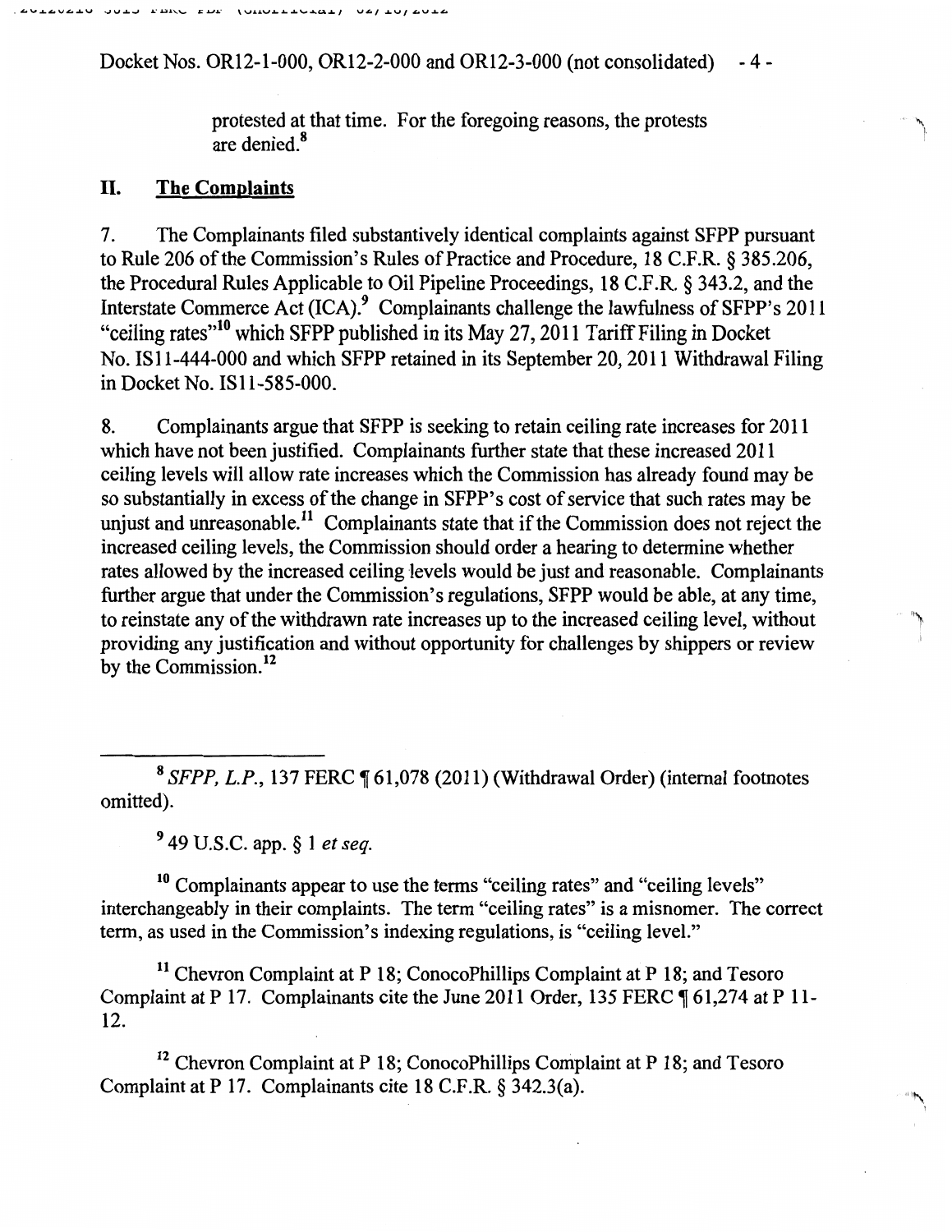Docket Nos. OR12-1-000, OR12-2-000 and OR12-3-000 (not consolidated) - 5-

9. Complainants further state the Commission should not allow SFPP to retain the increased ceiling rates as the base ceiling level for future index rate increases in 2012 with no examination of SFPP's decrease in costs between 2009 and 2010 which prompted the Commission to order the investigation in Docket No. IS 11-444-000. Complainants state they are aggrieved by SFPP's increased ceiling rates asserting that the overpayments which "would result from the rate increases which would be allowed by the increase 'ceiling rates' challenged by th[ese] Complaint[s]."13 Complainants also assert that the Commission previously reviewed and rejected ceiling rate increases proposed by SFPP even where there was no corresponding increase in tariff rates. <sup>14</sup>

## III. **SFPP's Answer**

10. On October 25,2011, SFPP filed an answer responding to the complaints. SFPP notes that Complainants challenge the ceiling levels that remained after SFPP withdrew its 2011 Indexed Rates in Docket No. IS11-585-000.15 SFPP states that Complainants challenge the reasonableness of applying the 2011 index to derive SFPP's ceiling levels, alleging that the increased ceiling levels would allow for future rate increases that are so substantially in excess of the cost increases incurred by SFPP that such rates would be unjust and unreasonable. SFPP notes the withdrawal of its 2011 Indexed Rates (except with respect to the West Line) and reinstatement of its prior rates did not trigger a resetting or recalculation of its ceiling levels. Rather, SFPP notes it complied with the Commission's indexing regulations, which requires carriers to "compute the ceiling level each index year without regard to the actual rates filed pursuant to this section."<sup>16</sup>

11. SFPP states the complaints are without merit and urges the Commission to dismiss them. SFPP argues that Complainants are attempting to challenge SFPP's ceiling levels as though they are rates, operations or practices of SFPP, which they are not. SFPP states the Commission's regulations only permits a party to challenge, whether by protest or complaint, rates established under sections 342.3 or 342.4 of the Commission's regulations, 17 or non-rate matters, specifically a carrier's operations or practices other

<sup>13</sup> Chevron Complaint at P 24; ConocoPhillips Complaint at P 18; and Tesoro Complaint at P 22.

<sup>14</sup> Complainants cite *SFPP, L.P.*, 127 FERC ¶ 61,312, at P 2, 19 (2009) (2009) Order).

15 As noted above, in its Withdrawal Filing SFPP withdrew all of its 2009 Indexed Rates except for the West Line rates.

16 18 C.F.R. *§* 342.3(d)(3).

17 *See id. §§* 342.3 and 342.4.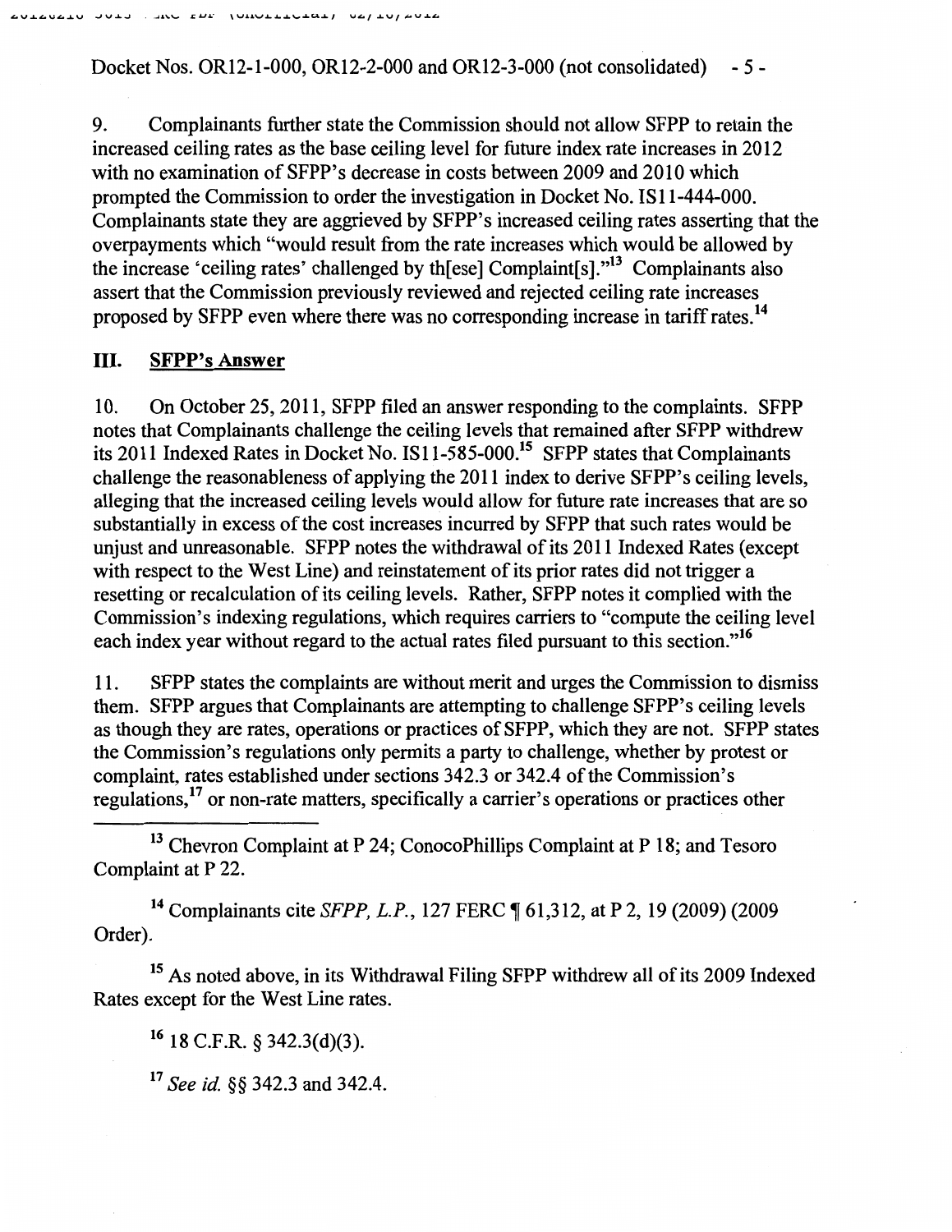Docket Nos. OR12-l-OOO, OR12-2-000 and OR12-3-000 (not consolidated) - 6-

than rates.<sup>18</sup> SFPP states that no shipper, including the Complainants are paying rates set at SFPP's 2011 ceiling level. SFPP further notes that in the Withdrawal Order the Commission denied shippers' protests of the ceiling levels finding that a pipeline's ceiling levels are not rates nor are they a non-rate operation or practice, and thus cannot be subject to challenge under section  $343.2(c)$  of the Commission's regulations.<sup>19</sup> SFPP argues that because Complainants fail to challenge a rate, practice or operation of SFPP there are no issues of fact in question. Thus, the Commission should summarily dismiss the complaints.

,, I.

")

' 'I\

12. SFPP further asserts that the Complainants' ceiling level challenge is essentially a collateral attack on the Commission's indexing regulations<sup>20</sup> and Order Nos. 561 and 561-A, in which the Commission established its indexing regulations. 21 SFPP argues that it is inappropriate to challenge the Commission's ceiling level calculation requirements set forth in section 342.3(d) of the Commission's regulations through a complaint against a carrier's ceiling levels. SFPP states Complainants must instead challenge the Commission's regulations. SFPP further states the complaints frustrate one of Congress' stated goals in enacting EP Act of 1992, as implemented by the Commission in Order No. 561, to establish a simplified and generally applicable ratemaking methodology to avoid unnecessary costs and delays. SFPP contends the relief sought by the Complainants would inevitably lead to protracted litigation between the parties and cause the parties, as well as the Commission, to expend significant time and resources to analyze the justness and reasonableness of rates that SFPP is not charging and may never charge.

13. Next, SFPP disagrees with Complainants' assertion that should SFPP raise its rates up to the ceiling level in the future, that there is no forum to challenge the increased rate. SFPP states that as made clear in the Withdrawal Order, sections 343.2(c), 343.3, and 343.4 of the Commission's regulations gives an opportunity to challenge any such increased rates. SFPP further argues that these challenges to its ceiling levels are premature in that Complainants request that the Commission investigate the possibility that SFPP could increase its rates. SFPP asserts that the courts have repeatedly held that

 $19^{\frac{19}{d}}$ 

<sup>20</sup>*/d.* § 342.3.

<sup>21</sup>*Revisions to Oil Pipeline Regulations Pursuant to the Energy Policy Act,* Order No. 561, FERC Stats. & Regs.~ 30,985, at 30,949 (1993), *order on reh 'g,* Order No. 561-A, FERC Stats. & Regs. 1 31,000 (1994).

<sup>18</sup>*See id.* § 343.2(c) (setting forth the requirements for filing protests or complaints).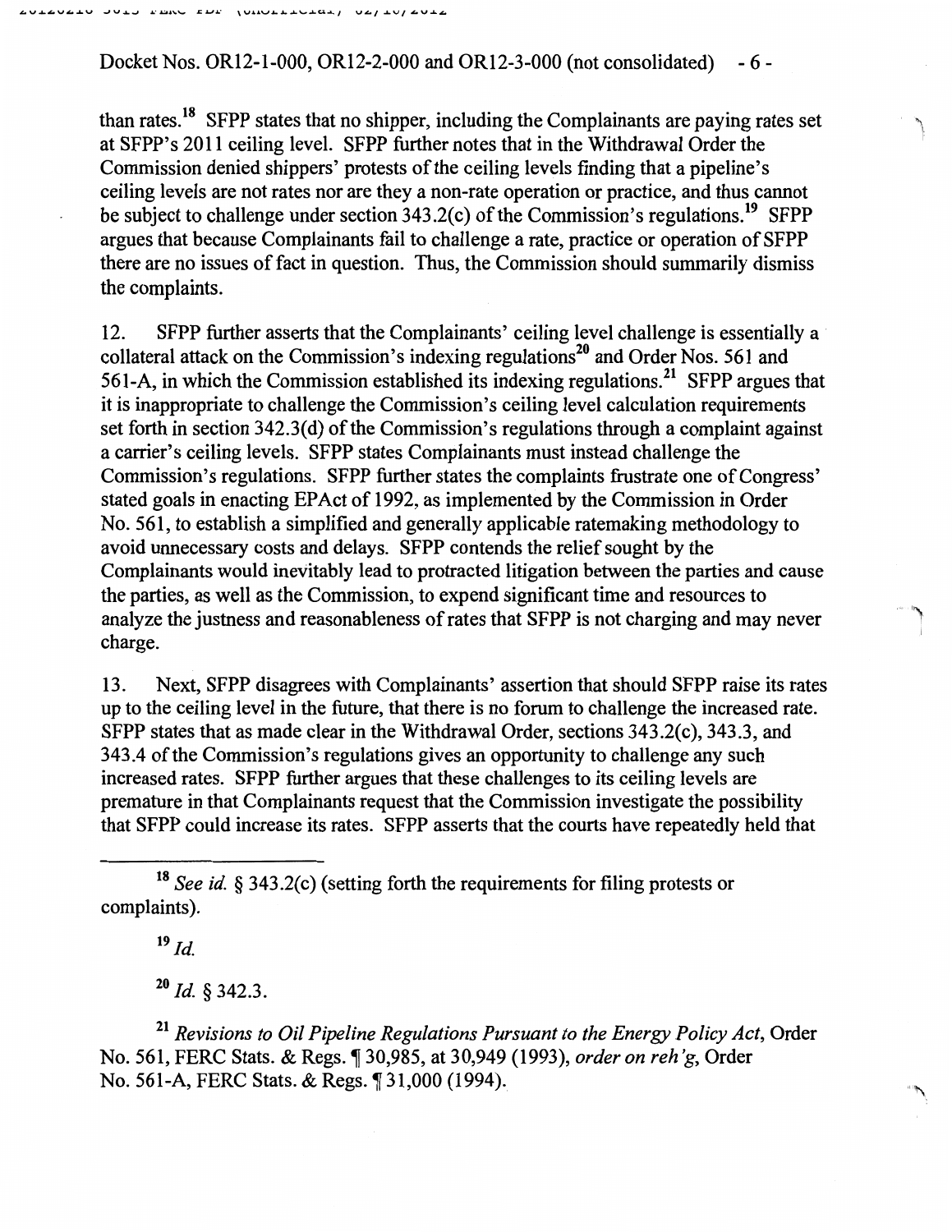Docket Nos. OR12-1-000, OR12-2-000 and OR12-3-000 (not consolidated) - 7-

a "claim is not ripe for adjudication if it rests upon contingent future events that may not occur as anticipated, or indeed may not occur at all."<sup>22</sup>

14. SFPP also responds to Complainants' assertion that in a 2009 order, the Commission reviewed and rejected "ceiling rate" increases proposed by SFPP even where there was no corresponding increase in tariff rates.<sup>23</sup> SFPP notes the 2009 Order solely addressed a question of whether SFPP accurately calculated its ceiling level in a case where in the prior index year, SFPP agreed to a revised rate as part of a settlement with some, but not all of its shippers.

15. Last, SFPP argues that Complainants failed to demonstrate a good faith effort to quantity the financial impact or burden as SFPP's 2011 ceiling levels have no financial impact on the Complainants.

## IV. **Commission Determination**

16. Notice of Chevron's complaint issued on October 5, 2011 and notices of Tesoro's and ConocoPhillips' complaints issued on October 6, 2011. No motions to intervene were filed.

17. Consistent with the Commission's determination in the Withdrawal Order, the Commission finds that the Complainants are not aggrieved by, and thus have no basis to challenge SFPP's ceiling levels. Section  $343.2(c)$  of the Commission's regulations, which sets forth the procedural rules applicable for oil pipeline proceedings for filing complaints, are clear. A complaint must challenge either rates established under sections 342.3 or 342.4 of the Commission's regulations or a carrier operation or practice, otherwise the complaint will be dismissed.24 Complainants challenge SFPP's ceiling levels, alleging that the ceiling levels are unlawful because they will allow unjust and unreasonable rate increases. Complainants do not assert that the ceiling level is a carrier operation or gractice. Further, the Commission has previously found that a ceiling level is not a rate. $^{25}$ 

<sup>23</sup> Complainants cite 2009 Order, 127 FERC ¶ 61,312 at P 2, 19.

<sup>24</sup>*See* 18 C.F.R. § 343.2(c).

<sup>25</sup> Order No. 561, FERC Stats. & Regs.  $\sqrt{ }$  30,985 at 30,949 (stating "the index establishes a *ceiling* on rates – it does not establish the rate itself") (emphasis in original).

<sup>&</sup>lt;sup>22</sup> SFPP October 25, 2011 Answer to Complaints Against Increased Ceiling Rates at 9 (SFPP Answer) (quoting *Devia v. Nuclear Regulatory Comm 'n,* 492 F.3d 421,425 (D.C. Cir. 2007)).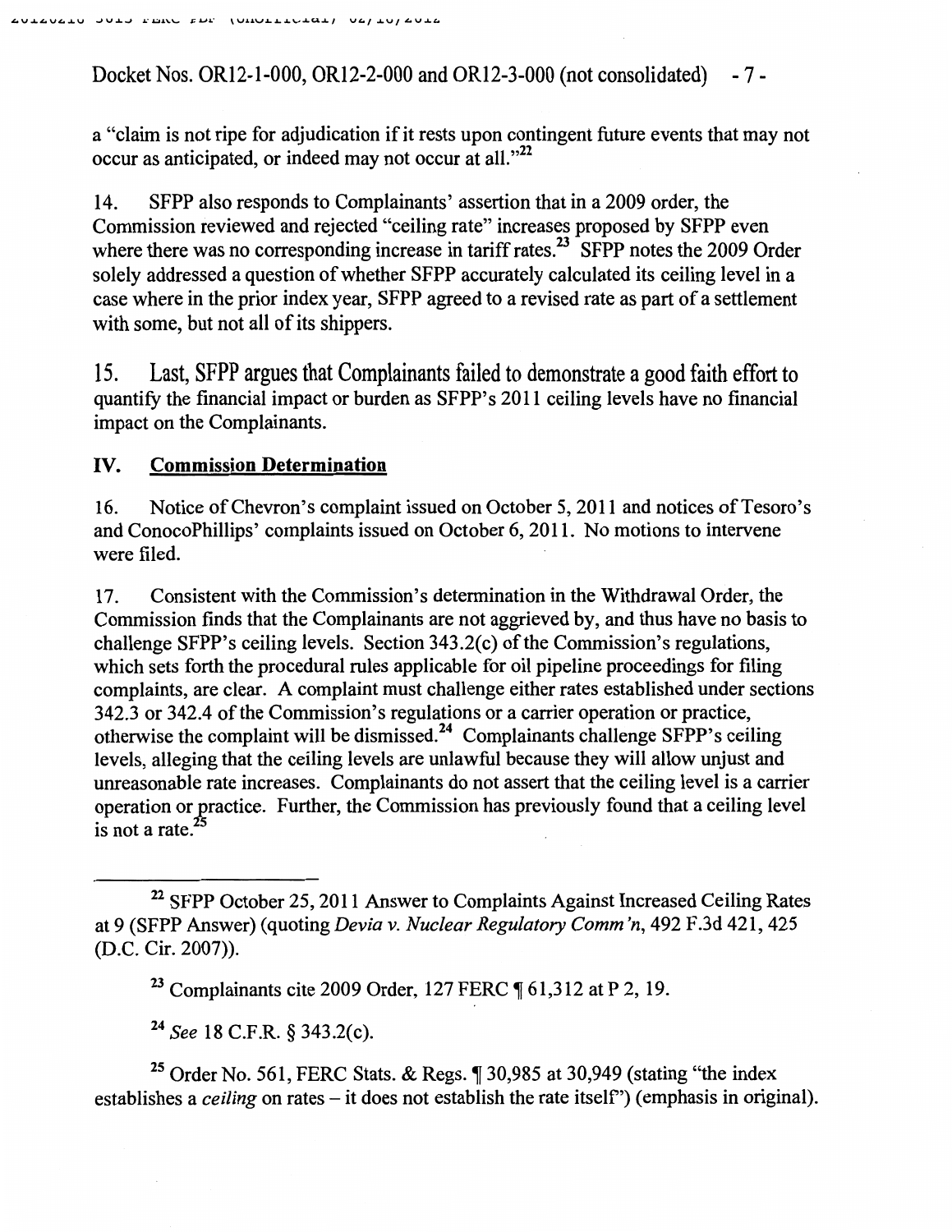Docket Nos. OR12-1-000, OR12-2-000 and OR12-3-000 (not consolidated) - 8 -

18. The complaints reflect a misunderstanding of "ceiling levels" as used in the context of oil pipeline indexing regulations (18 C.F.R. § 342.3). In Order No. 561, the Commission explained that ''the index is intended to limit the amount by which a rate may be increased on an annual basis."<sup>26</sup> The Commission further clarified:

'\ I

Each pipeline will establish an annual ceiling level for each of its rates. ... Of course, a company is not required to charge the ceiling rate, and if it does not, it may adjust its rates upwards to the ceiling at any time during the year upon filing of the requisite data, discussed below, and upon giving the appropriate notice. Since this is an annual *ceiling level,* it is not necessarily the rate which will actually be charged, contrary to the assertions of PEG and SIGMA on this point.<sup>27</sup>

Accordingly, ceiling levels, which carriers are required to calculate annually pursuant to the Commission's indexing regulations,  $28$  are neither rates  $29$  nor a carrier operation or practice.

19. Moreover, the Commission also dismisses these complaints on the grounds that the issue, whether the rates that SFPP could seek to charge based on the 20 11 ceiling levels would be just and reasonable, is premature and not ripe for review.<sup>30</sup> SFPP, by calculating the 2011 ceiling levels for each of its rates, has not changed its tariffs or any term or condition of service for the Complainant shippers. In short, SFPP's shippers are not subject to the 2011 ceiling levels as SFPP's calculation of the ceiling level does not itself change the rates SFPP charges. A ceiling level is only an arithmetic calculation that provides a cap on the rate a pipeline *may,* but is not required to, seek to charge. The justness and reasonableness of a possible, future index-based rate increase is not ripe for Commission review until SFPP actually submits a tariff filing proposing to charge such rates.

<sup>27</sup>*/d.* at 30,953.

 $28$  18 C.F.R. § 342.3(d).

<sup>29</sup> Order No. 561, FERC Stats. & Regs.  $\sqrt{130,985}$  at 30,949.

<sup>30</sup>*See, e.g., Louisiana Pub. Serv. Comm 'n v. Entergy Corp., et al.,* 132 FERC <sup>~</sup>61,104 (2010) (dismissing complaint as premature and not ripe for Commission consideration).

 $26$  *Id.* at 30,954. The indexing system is predicated upon cost changes in the economy as a whole, not to individual pipelines. *Id.* at 30,963.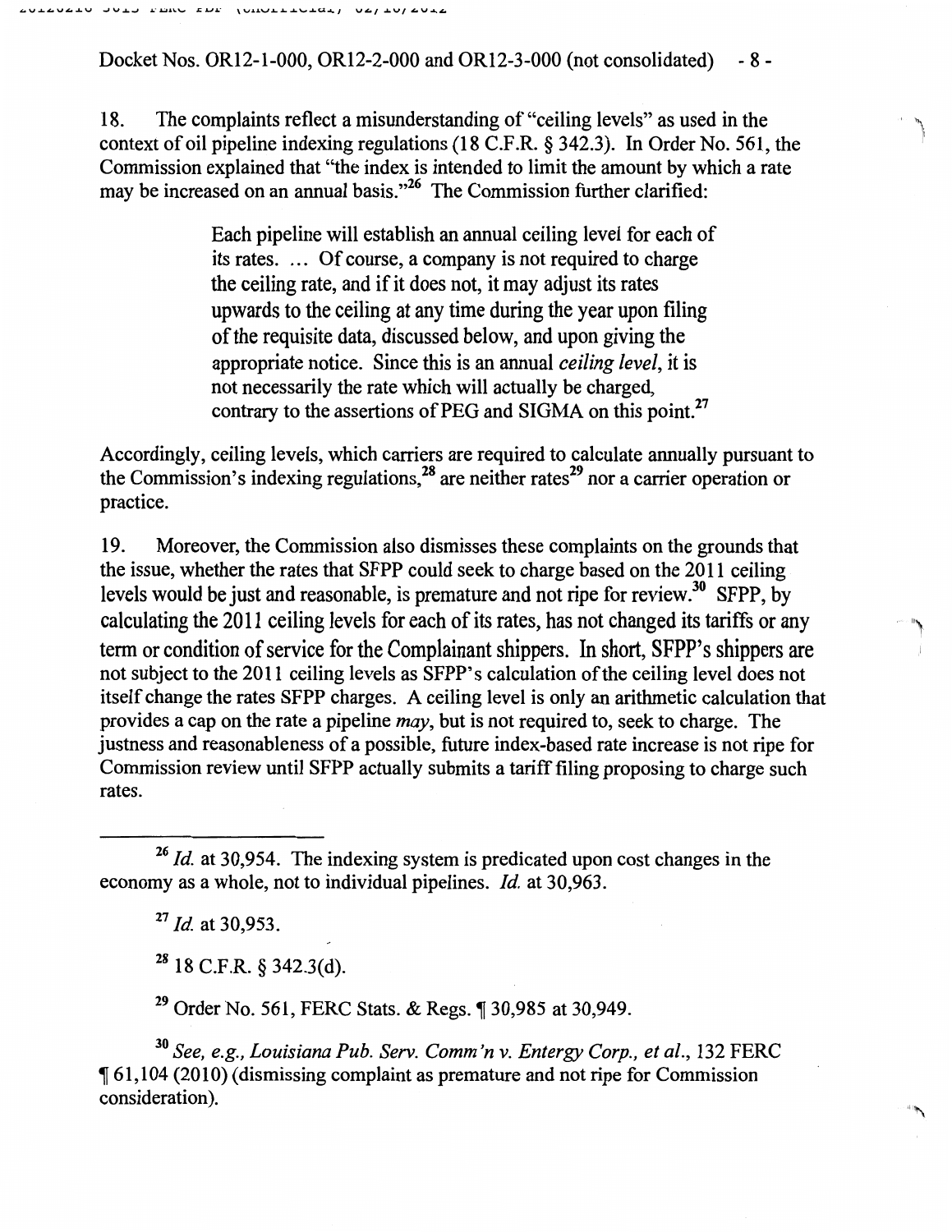Docket Nos. OR12-1-000, OR12-2-000 and OR12-3-000 (not consolidated) -9-

20. Further, the Commission is not persuaded by Complainants' assertion that should SFPP in the future file for rate increases up to its ceiling levels, there would be no opportunity for challenges by shippers or review by the Commission. To support their statement, Complainants only cite to 18 C.P.R.§ 342.3(a). Nothing in section 342.3(a) states or suggests an index-based rate increase filed by SFPP cannot be challenged by SFPP's shippers and reviewed by the Commission. As stated by the Commission in the rulemaking adopting the indexing regulations "under the approach adopted in this fmal rule, increased rates that comply with the indexed ceiling levels will be subject to challenge through protests. $\overline{31}$  On rehearing, the Commission reiterated:

> The indexing methodology also provides a mechanism for ensuring in individual cases that the actual rates charged are within the zone of reasonableness required by the just and reasonable standard of the ICA. A protest may be filed against a rate increase that is within the applicable ceiling, if the increase is substantially in excess of the actual increase in costs experienced by the pipeline.<sup>32</sup>

Moreover, the Commission's regulations governing complaints against oil pipelines are clear, that a protest and/or complaint maybe filed against a rate proposed or established pursuant to section 342.3 (indexing regulations).33 Thus, Complainants' statement, that there is no opportunity to challenge, is incorrect. Further, as noted in the Withdrawal Order, should SFPP at some future point file an index-based rate increase to raise rates above its June 30, 2011 rate levels, the filing may be protested or challenged via a complaint at that time.<sup>34</sup>

21. Last, the Commission fmds the 2009 Order cited by Complainants to be irrelevant. Complainants' statement that the 2009 Order rejected ceiling rate increases proposed by SFPP even where there was no corresponding increase in tariff rates mischaracterizes the 2009 Order. The Commission did not reject a ceiling level increase. Rather, the Commission found that SFPP incorrectly calculated its ceiling level. Specifically, at issue was whether SFPP properly calculated the 2009 index year ceiling level for SFPP's

 $33$  18 C.F.R. § 343.2(c)(1).

 $34$  Withdrawal Order, 137 FERC  $\P$  61,078 at P 13.

<sup>&</sup>lt;sup>31</sup> Order No. 561, FERC Stats. & Regs. ¶ 30,985 at 30,952.

 $32$  Order No. 561-A, FERC Stats. & Regs.  $$31,000$  at 31,092.